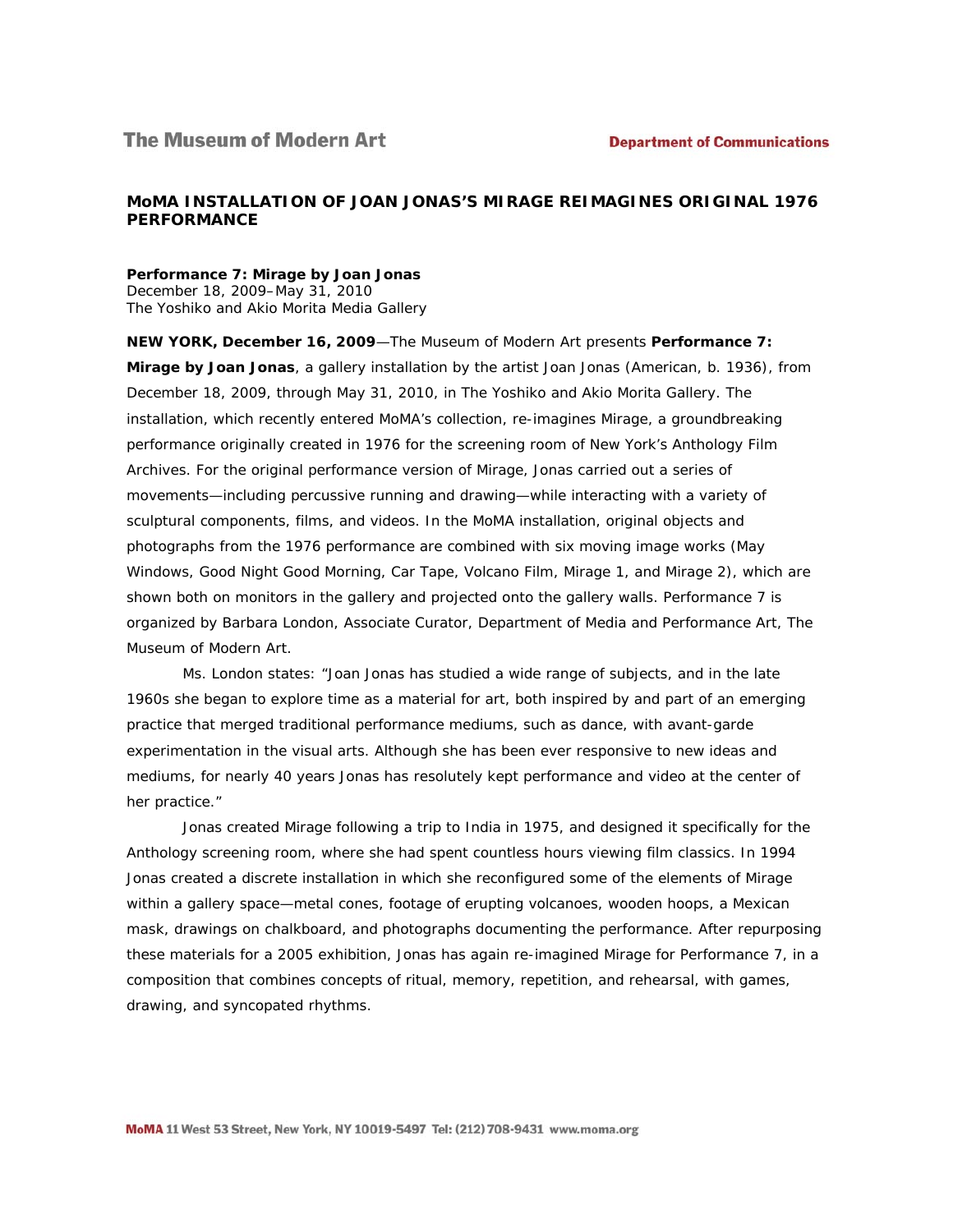### **SPONSORSHIP:**

The Performance Exhibition Series is made possible by MoMA's Wallis Annenberg Fund for Innovation in Contemporary Art through the Annenberg Foundation.

## **ABOUT MoMA'S PERFORMANCE EXHIBITION SERIES:**

The Performance Exhibition Series brings installations documenting past performances, live reenactments of historic performances, and original performance pieces to locations within and outside the Museum. The series began with the gallery exhibition *Performance 1: Tehching Hsieh* in January 2009, and continued in March 2009 with *Performance 2: Simone Forti* and *Performance 3:* Trio A *by Yvonne Rainer*. Subsequent performances included *Performance 4: Roman Ondák*, *Performance 5: Mark Leckey*, and *Performance 6: Fischerspooner*, which was also included in Performa 09.

#### **FILM AND VIDEO PROGRAM:**

Film and video works by Joan Jonas will be screened in The Roy and Niuta Titus Theater 2 at MoMA on April 29 and 30, 2010, with an introduction by the artist on April 29. The program is organized by Ms. London in association with Electronic Arts Intermix (EAI).

#### **Wind.** 1968. Black & white, silent, 16 mm film transferred to video.

*Wind* focuses on a group of performers moving through a stark, windswept Long Island landscape. The 16mm film evokes early cinema, while its content locates it in the spare minimalism of the late 1960s. Here, Jonas is concerned with stripping down the medium and foregrounding the figure and its ritualistic movements in space. Her performers struggle over and over with their fluttering coats, battling the gusts of a wind, which though soundless and invisible, defines the contours of this piece. 5:37 min.

### **Song Delay.** 1973. Black & white, sound, 16 mm film transferred to video.

Filmed along the Hudson River, Jonas choreographs a theater of space, movement and sound. As a cast including Gordon Matta-Clark, perform with emblematic props, relationships of distance and perception are demonstrated. *Song Delay* derives its title from the time lag between the visual and auditory elements of the film. 18:35 min*.*

### **Glass Puzzle.** 1973. Black & white, sound.

Performed by Jonas and Lois Lane, this film explores female gestures, poses, the body and narcissism. The two women reference archetypal female gestures and poses from popular and traditional cultures through mirrored movements. Throughout the four-part performance, space is altered as a formal device—segmented by a swinging bar, superimposed in layers, transformed by subtle changes in light and shadow, or flattened by the video screen. With its evocative personal theater and idiosyncratic vocabulary of gestures, ritual, and symbolism, *Glass Puzzle* is a quintessential Jonas work. 17:27 min.

### **Three Returns.** 1973. Black & white, sound.

In these two minimalist exercises, Jonas addresses perceptual phenomena and questions the camera's recording of reality. In *Three Returns,* she ritualistically charts sound, space, and time in the topology of landscape. A boy playing bagpipes emerges from behind the camera, circles a field, and then returns to the camera. Each successive "return" elicits the viewer's awareness of changes in the sound of the bagpipes and in the scale of the pasture. 13:14 min.

#### **Barking.** 1973. Black & white, sound.

Marked by a sense of anticipation, *Barking* details a car parked outside a house in rural Nova Scotia. As a dog barks in the distance, a woman enters the frame looking for the object of the dog's barking, then leaves. This simple narrative implicates unknown presence and the limits of vision. 2:22 min.